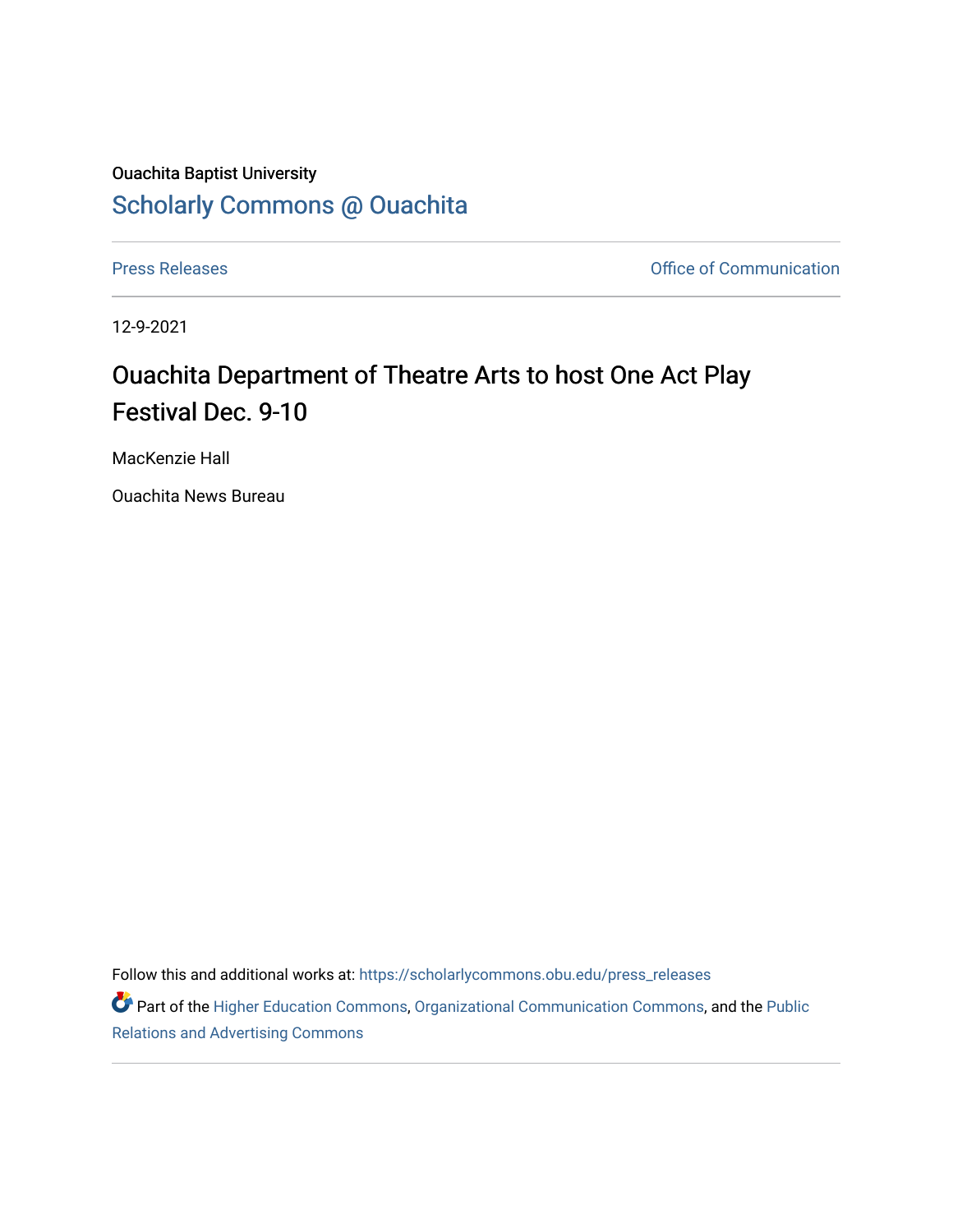



For immediate release **Ouachita Department of Theatre Arts to host One Act Play Festival Dec. 9-10** *By MacKenzie Hall* December 9, 2021 For more information, contact OBU's news bureau at [newsbureau@obu.edu](mailto:newsbureau@obu.edu) or (870) 245-5208

ARKADELPHIA, Ark.—The Ouachita Baptist University Department of Theatre Arts will present its One Act Play Festival on Thursday and Friday, Dec. 9-10, at 7:30 p.m. in Verser Theater. The bi-annual event, which is free and open to the public, features six short plays directed by students in completion of end-ofsemester projects in Ouachita's play directing course. All plays will be presented both nights of the festival.

Matthew Murry, visiting assistant professor of theatre, said, "Students direct, perform, design, crew, assist and run the shows. For directing students, this festival provides the opportunity to enjoy their work alongside an audience."

Student directors are:

• Makenna Schaeffer, a senior musical theatre major from Texarkana, Ark., will direct "/ärt/" by Steven G. Martin. "/ärt/" is a translation of a French-language play about a conversation among three friends that begins with sharing opinions about a painting and soon leaves their relationship in jeopardy.